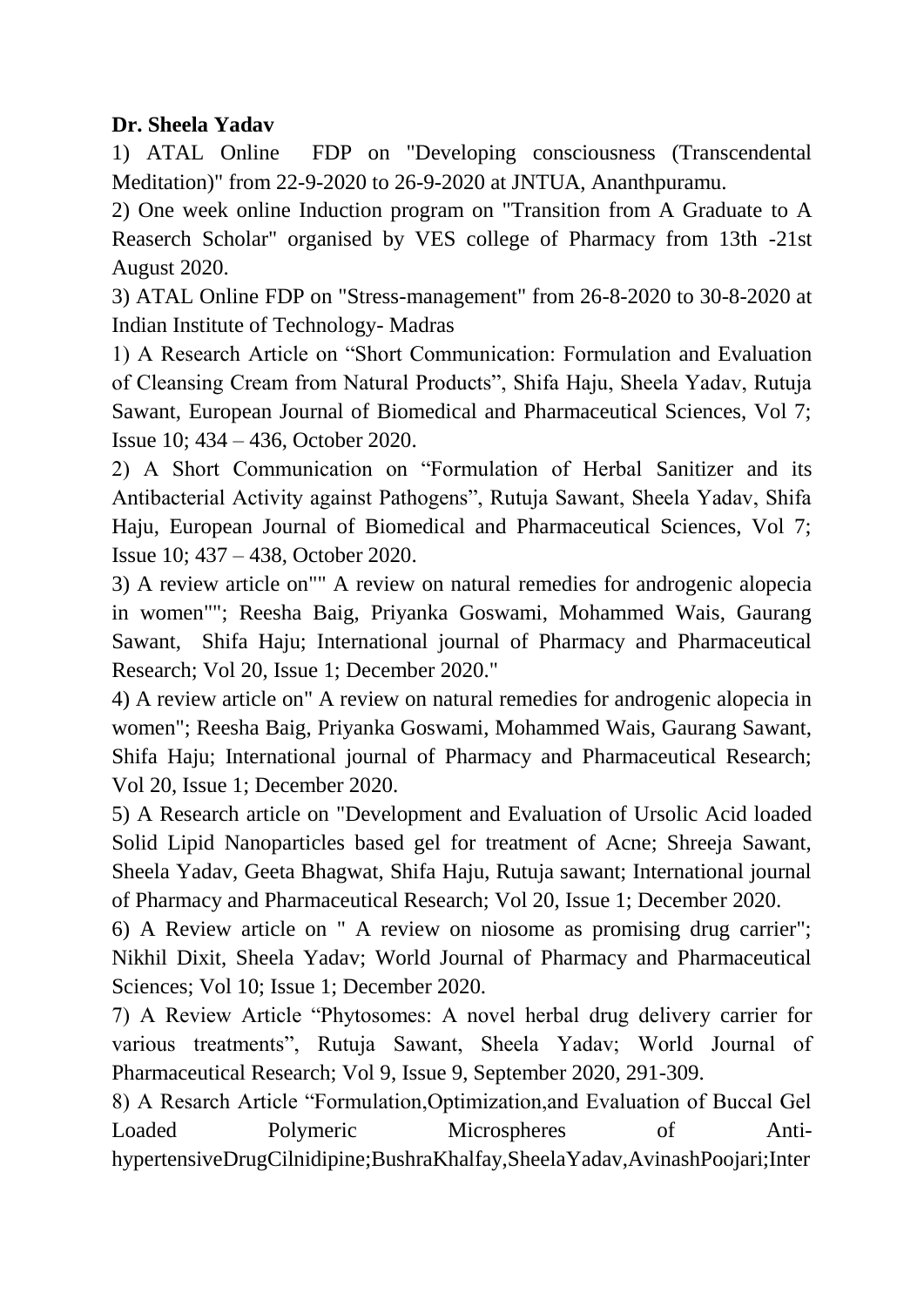nationalJournalofPharmacyandPharmaceuticalResarch;Vol:19,Issue:1;August20 20

9) A Review Article on "Buccal Film: A Novel Approach for Oral- Mucosal Drug Delivery System"; Shifa Haju, Sheela Yadav, Reesha Baig, Gaurang Sawant; Asian Journal of Pharmaceutical and Clinical Research; Vol 14, Issue 1; 1 January 2021.

10) A review article on " A review on fast dissolving sublingual films as a promising drug delivery route"; Mohammed Naved, Sheela Yadav; International journal of Pharmacy and Pharmaceutical Research; Vol 20; Issue 2; January 2021.

1) Diploma course for "Cosmetology" from Indian Institute of Cosmetology, Trichology and Nutrition. Andheri , Mumbai

# **Dr. Jaya Agnihotri**

1) "AICTE Incorporating Universal Human Values in Education (An AICTE Initiative)" from 5.7.21 to 9.7.21

2) AICTE-ISTE Sponsored Faculty Induction/Refresher program "Multidisciplinary and Translational Drug Development-Artificial Intelligence in Healthcare" from 5– 10 April 2021.

3) Annual Refresher Programme in Teaching (ARPIT) - 2020

## **Dr. Mohmmad Wais**

1) e-FDP on "Advances in Pharmaceutical Education" 6th to 11th July 2020, OCP

2)AICTE, ATAL FDP on Drug Engineering-Bombay College of Pharmacy, Santacruz, Mumbai-One week- 21st Sept to 25th Sept 2020

3)"AICTE, ATAL FDP on ""Drug Engineering"" from 2020-11-23 to 2020-11- 27 at DR. DAYARAM PATEL PHARMACY COLLEGE."

4) FDP on Multidisciplinary and Translational Drug Development-QbD IN PHARMA DEVELOPMENT" On 24 May2021 to 29 May 2021, organized by Anjuman-I-Islam's Kalsekar Technical Campus, School of Pharmacy Panvel

1) A Review on Natural Remedies for Androgenic Alopecia in Women. Int J Pharm Pharm Research. (2020) 20 (1) 171-189.

2) A Research on Biogenic Synthesis and Optimization of Metallic Silver and Gold Nanoparticles from Musa pardisiaca Flower Extract with Their Potential Antibacterial and Antioxidant Study. Int J Pharm Pharm Reseach, (2020) 19 (2) 404-425.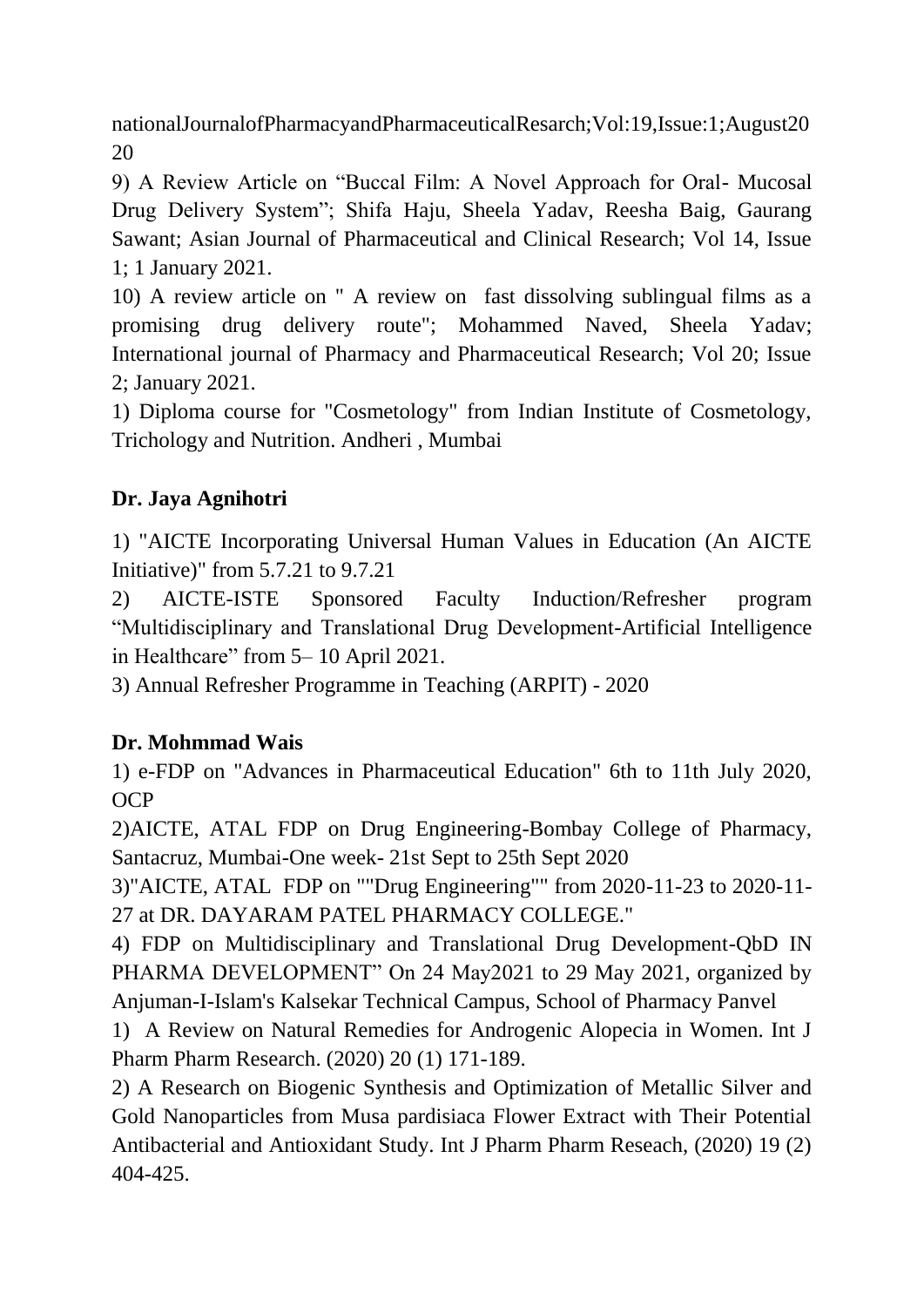## **Dr. Priyanka Goswami**

1) AICTE Sponsored STTP on "Orientation & Pedagogy for curriculum : Good Teaching Practices" 13th to 18th July 2020, SKB College of Pharmacy.

2)e-FDP on "Advances in Pharmaceutical Education" 6th to 11th July 2020, OCP

3)ATAL Online FDP on "Design Thinking" 26th to 30th October 2020, Kirori Mal College, University of Delhi.

4)ATAL Online FDP on "Redesigning Pedagogy: Educating for Innovations & Fostering for Society" 21st to 25th June 2021, AR College of Pharmacy

1)Review article "Natural Remedies for Androgenic Alopecia in Women" Int J Pharm Pharm Research (2020) 20 (1) 171-189

## **Dr. Archana Bele**

1)ATAL FDP on "Emotional Intelligence" from 19-10-2020 to 23-10-2020 at Marathwada Mitra Mandal"s College of Pharmacy.

2)ATAL FDP on "Personal Effectiveness" from 21-9-2020 -25-9-2020 HR Patel Institute of Pharmaceutical Education and research.

3)Universal human values based on theme 'inculcating Universal human values in technical education'-One week- 2nd Nov to 6th November 2020

4)Antimicrobial activity of Herbal formulation" Indian Research Journal of Pharmacy and Science; 26,2391-2396,2020

1)SWAYAM COURSE-Food Nutrition for healthy living 15th May-29th October 2020

#### **Ms. Parimal Kotkar**

1) Universal human values based on theme 'inculcating Universal human values in technical education'-One week- to 2020

2)ATAL Online FDP on "Design Thinking" 23rd to 27th Novmber 2020, Anand College of Pharmacy, Anand,Gujrat.

3) One week e-FDP on "Advances in Pharmaceutical Education " 6th to 11th July 2020, OCP

1)12 weeks Online Coursera course "Aromatherapy: Clinical Use of Essential Oils", 7th July 2020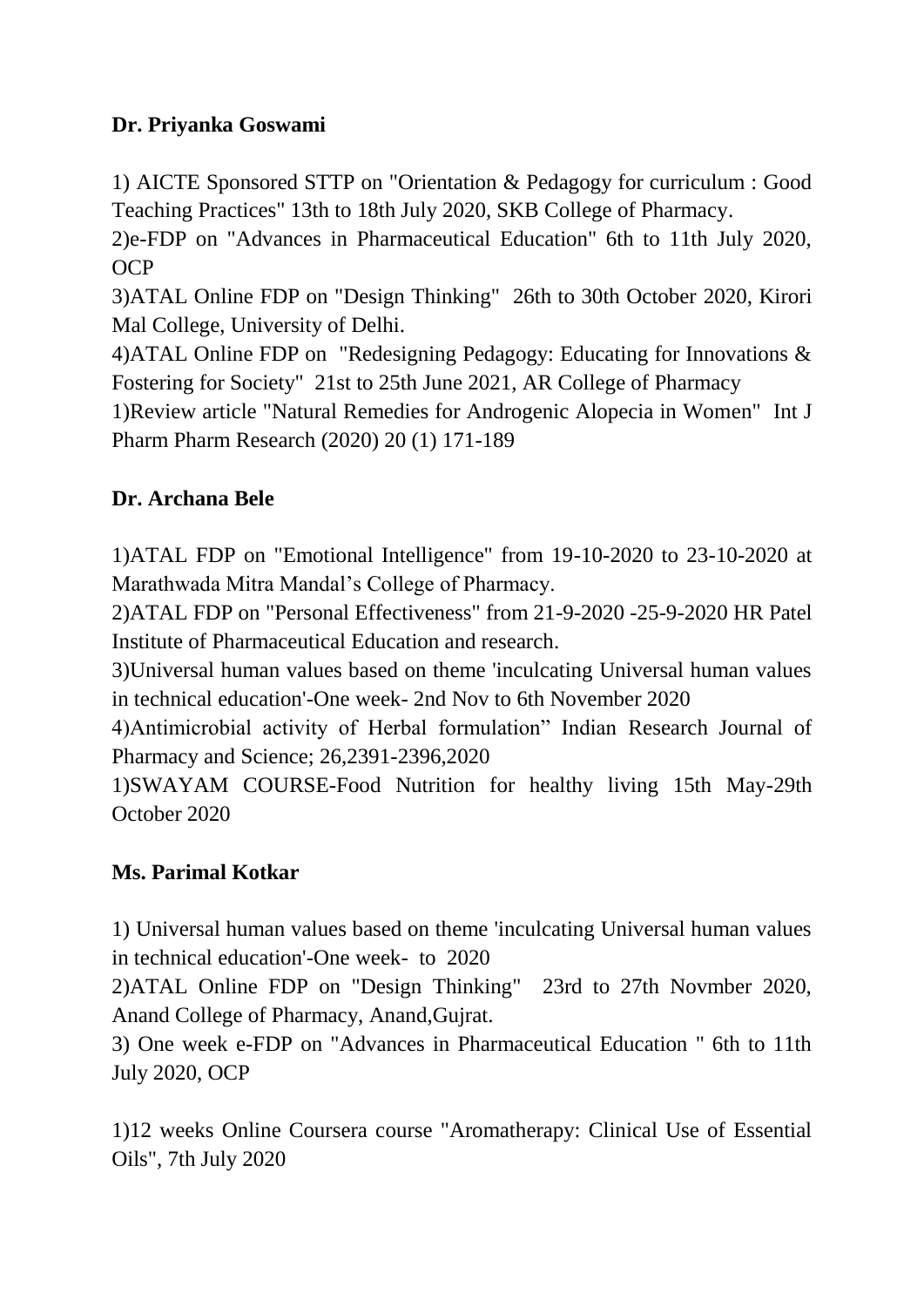## **Dr. Ojaswi Ghadge**

1)Online Elementary ATAL FDP- Drug Disposition: An Important Factor in Drug Engineering, Bombay College of Pharmacy, Santacruz, Mumbai, One week- 1st June to 5th June 2021.

2) Universal human values based on theme 'inculcating Universal human values in technical education'-One week- 2nd Nov to 6th November 2020

3)ATAL FDP on Chromatography: advancements in Instrumentation and Applications, Dr. D. Y. Patil Institute of Pharmaceutical Sciences and Research, Pune-One week- 12th Oct to 16th Oct 2020

4)ATAL FDP on Drug Engineering-Bombay College of Pharmacy, Santacruz, Mumbai-One week- 21st Sept to 25th Sept 2020

5)Short term teacher"s training program on "Digital pedagogy"-SVKM"s Dr. Bhanuben Nanavati College of Pharmacy, Vile Parle, Mumbai-One week- 14th Sept to 19th Sept 2020-e-STTP

1)Communicated the research article based on Sem 8 project along with students- Title- Repurposing antimicrobial and antifungal agents as potential BRAF inhibitors- on 30th June 2021, IJPSR (impact factor= 1.230 (2019)

#### **Dr. Anagha Raut**

1)ATAL Online FDP on "Drug Engineering" from 21st September to 25th September 2021 organized by Bombay College of Pharmacy.

2) ATAL Online FDP on "Redesigning Pedagogy: Educating for Innovations & Fostering for Society" 21st to 25th June 2021, AR College of Pharmacy

3) Webinar on Criteria 3 - NBA Accreditation on 2nd February 2021 organized by Inpods Edtech

1) Guided research proposal submitted by Ms. Bhakti Kubal in University of Mumbai 15th Intercollegiate/department/Institute Avishkar 2020-2021 in Medicine & Pharmacy Category at UG level in April 2021

2) Guided research proposal submitted by Mr. Siddhique Adnan in University of Mumbai 15th Intercollegiate/department/Institute Avishkar 2020-2021 in Medicine & Pharmacy Category at UG level in April 2021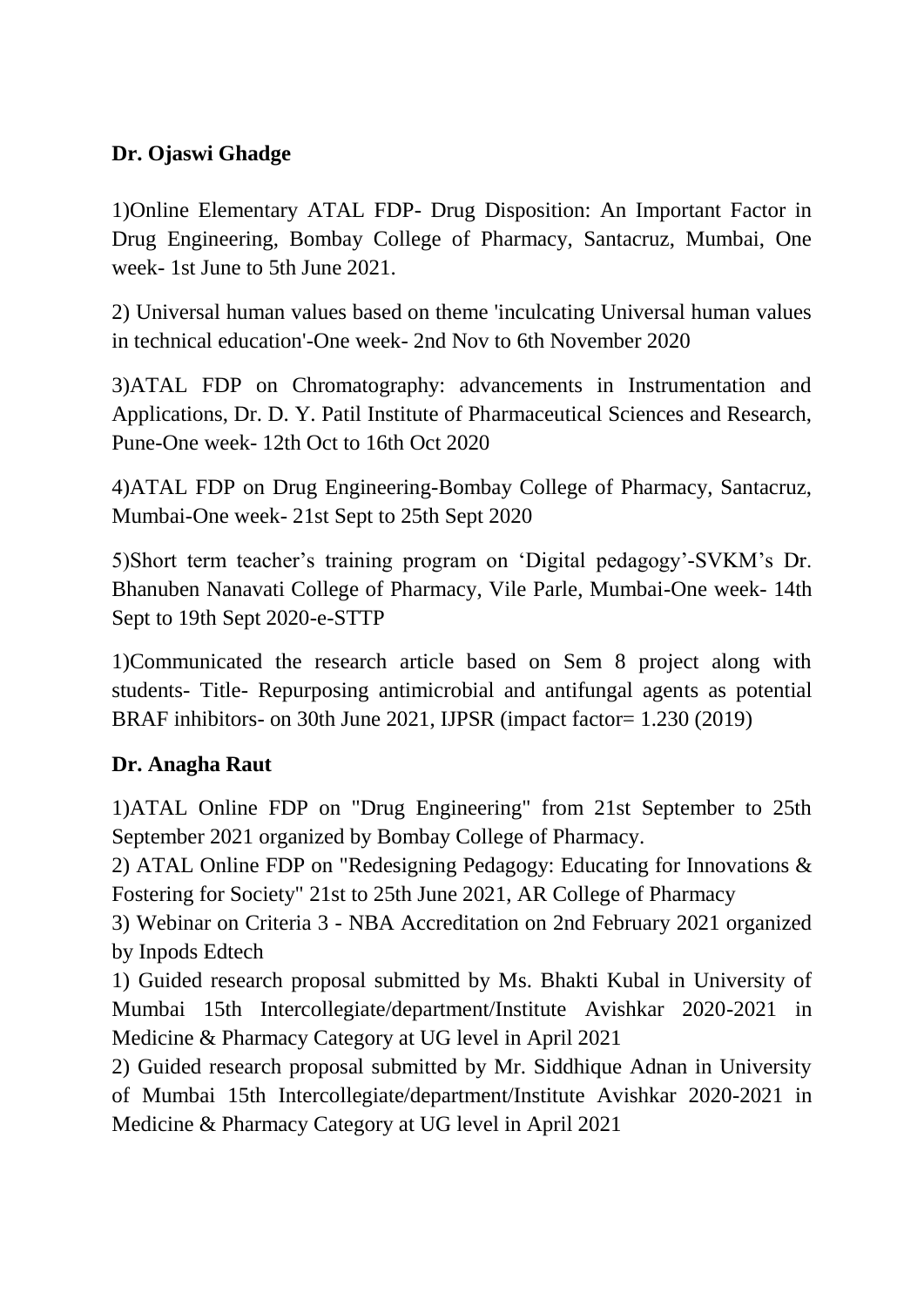#### **Ms. Rachel Britto**

1) AICTE Sponsored Online FDP on IIT MADRAS FDP ATAL PROGRAM: STRESS MANAGEMENT BY THE ART OF LIVING-26th August to 30th August 2020

1) Synthesis and biological evaluation of anti-tubercular activity of Schiff bases of 2-Amino thiazoles, Year: 2020 Volume: 30 Issue: 24 Page No: 127655 (Bioorganic and Medicinal Chemistry Letters, Impact Factor: 2.575)

2) Synthesis, characterization, and optimization of gold nanoparticles using fruits of luffa cylindrica, Year: 2020, Vol 9, Issue: 15, Page No: 1179-1192, World Journal of Pharmaceutical Research

## **Dr. Geeta Bhagwat**

1)ATAL Online FDP on "Drug Engineering" from 21st September to 25th September 2021 organized by Bombay College of Pharmacy.

2)ATAL Online FDP on "Design Thinking" 23rd to 27th Novmber 2020, Anand College of Pharmacy, Anand,Gujrat.

3)AICTE-ISTE Sponsored Faculty Induction/Refresher program on"Multidisciplinary and Translational Drug Development-Artificial Intelligence in Healthcare" from 5– 10 April 2021.organised by AIKTC

4)e-Faculty Development Programme on "Teaching in the Digital world - Learning from the Masters: Anti–Infective Discovery & Development" from 22-06-2020 to 27-06-2020 organized by Dr Bhanuben Nanavati College of of Pharmacy.

5)e-FDP Recent Trends in Pharmaceutical Technology , Organized by BENGAL SCHOOL OF TECHNOLOGY from 5th to 9th September 2020 in association with APTI & MAKAUT WB.

6) Universal human values based on theme 'inculcating Universal human values in technical education'-One week- 19-23 October 2020

1) Formulation and Development of Transferrin Targeted Solid Lipid Nanoparticles for Breast Cancer Therapy, Frontiers in pharmacology,November 2020,vol 11(1-12)(Impact Factor - 3.86)

2) Development and Evaluation of Ursolic acid loaded solid lipid nanoparticle based gel for the treatment of acne,International journal of pharmacy and pharmaceutical research, ,december 2020,vol.20(1), 476-490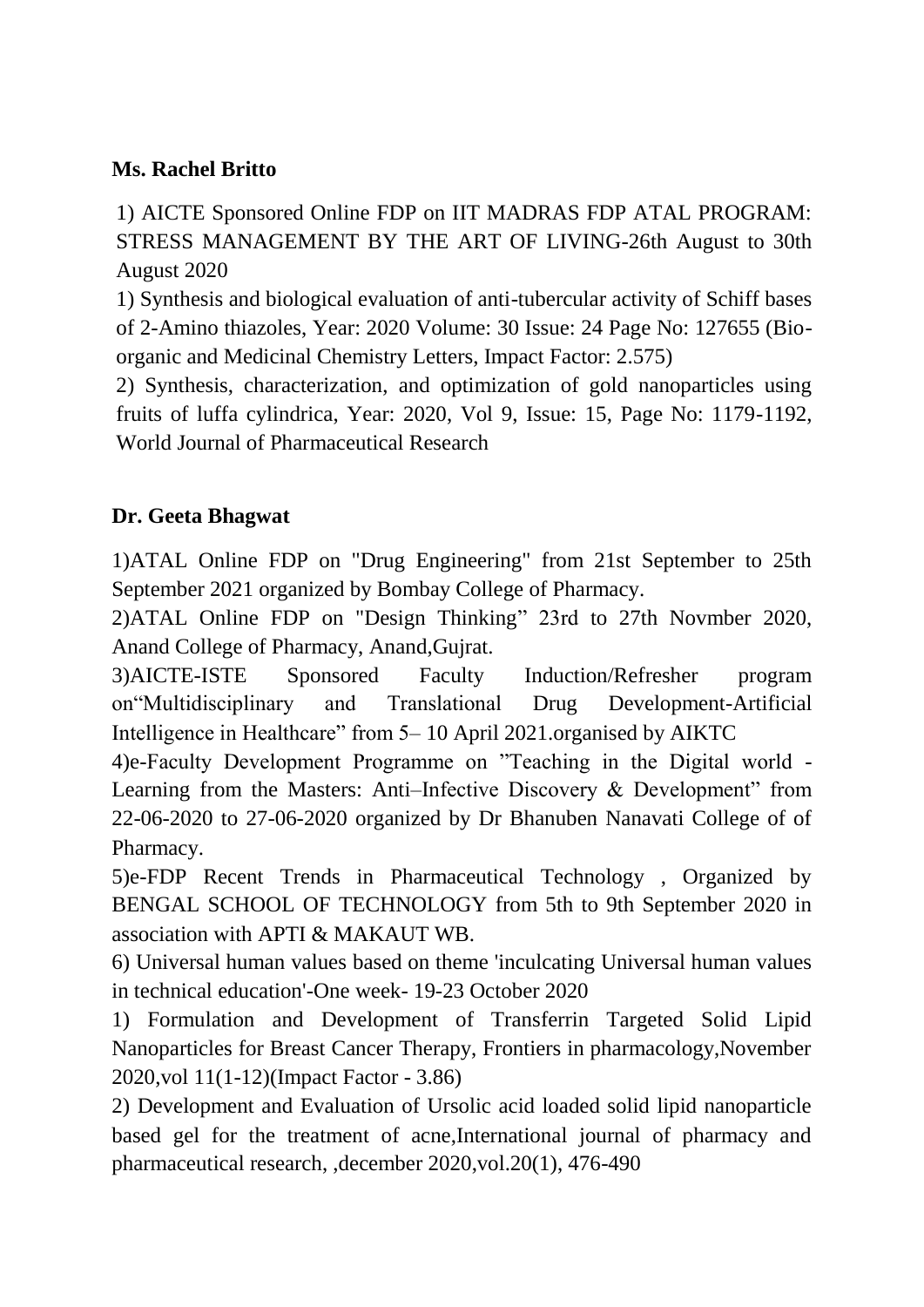3) A review article on Microspheres - A Novel Aporoach for Delivery of Antihyperlipidaemic Drugs,2020, Journal of Pharmaceutical chemistry and Drug Formulation,Vol3(I)

4) Medicated Chewing gum : Wonder therapy , European Journal of Biomedical and Pharmaceutical sciences, 2021, vol 8(1)

5) A Review on Niosomes as an Approach to Improve the Solubility and Bioavailabiity of Class II Drugs, International Journal of Applied Pharmaceutics,2021,Vol 13(2)

6) Muccoadhesive Buccal Films: A novel approach for the delivery of antihypertensive drugs, Asian Journal of Pharmaceutical and Clinical Research, Vol 14(4)April 2021

7) Communicated article to ISPE India Affiliate -Student Research Paper Competition -2021 Topic Formulation and evaluation of Chkorthalidone Buccal Film for management of Hypertension (Selected for Final round of competition) 1) Received consolation prize in UoM 15th Intercollegiate Avishkar 2020-2021 at UG level in Agriculture and Animal Husbandary category presented by Anika Sahay, Payaam Vohra and Rishika Tripathi on topic Adaptable hypersensitive electrochemical solar powered sensors for daily farm analysis, remedies via mobile applications for farmers"

2) "Guided research proposal submitted by Adesh Yelawe ( M Pharm) in UoM 15th Intercollegiate Avishkar 2020-2021 at PG level in Medicine and Pharmacy category Antiinflammatory nanofibers footpad: a step to fight against gangrene at high altitude"

3) "Guided research proposal submitted by Mushahid Shaikh and Priyanka Gala (M Pharm)Antiinflammatory nanofibers footpad: a step to fight against gangrene at highaltitude in UoM 15th Intercollegiate Avishkar 2020-2021 at PG level in Medicine and Pharmacy "

4) "Guided research proposal submitted by Priyanka Pramanik , Himanshu ( SY B Pharm) in UoM 15th Intercollegiate Avishkar 2020-2021 NON-CONTACT THERMAL FUMIGENT SOLAR-POWDERED SUBWAY: I0T BASED SENSOR TECHNOLOGY FOR COVID-19 in Agriculture and Animal Husbandary Category at UG level"

5) "Presented at DRPI 2021 organised by SPDS, a presentation competition at National level `FORMULATION AND EVALUATION OF DIURETIC BCS CLASS IV DRUG LOADED BUCCAL FILM FOR TREATMENT OF HYPERTENSION"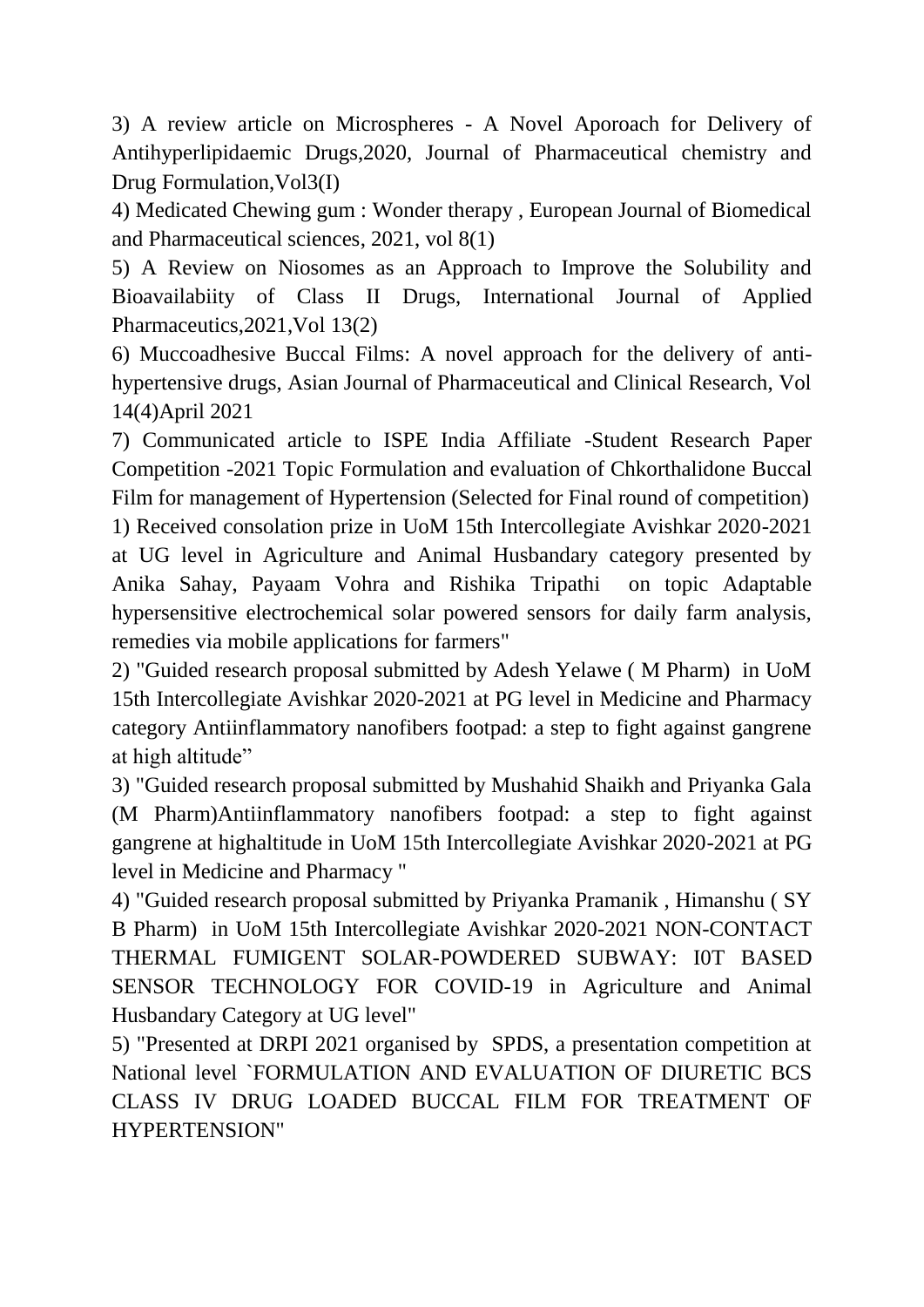1)12 weeks NPTEL course in `Current regulatory requirements for conducting clinical trials in India for investigational new drugs/new drug"

#### **Dr. Reshma Tendulkar**

1)Attended e-FDP organized by Oriental College of Pharmacy on "Advancement in Pharmaceutical Education" ON 7th July 2020

2)Attended ATAL FDP organised by DYPIPSR on Chromataography: Advancement in instrumentation and applications from 12/10/2021-16/10/2021

3)Attended ATAL FDP on role of Artificial intelligence in drug discovery and development from 2/11/2020-06/11/2020 organised by Institute of Pharmaceutical technology Sri Padmavati Mahila visvavidyalayam.Tirupati"

4) Attended AICTE-ISTE approved faculty induction or refresher program on multidisciplinary and transalational drug development- QBD in Pharmaceutical Sciences from 24/05/2021-29/05/2021 by AIKTC

1) A book chapter Chatbots for Coronavirus: Detecting COVID-19 Symptoms with Virtual Assessment Tool" a book chapter is published by Springer Publications, May 2021, ISBN 978-3-030-68936-0

1)Biogenic synthesis and optimization of metallic silver and gold nanoparticles from Musa Paradisiaca flower extract and their antibacterial and antioxidant activity"International journal of pharmacy and pharmaceutical research, September-2020, Volume-19(2), 404-425

2)Neutraceutical excipients and ingredients-market and demand 1-15 March-2021,Neutraceuticals, Ingredients South Asia pg -22

3)Covid -19 Virus with their Essentials as a Threat" Journal of Pharmacy and Medicinal Research, May-2020, Volume 2(1),1-22.

4) Evaluation of chemoprotective potential of synthetic flavones: A safe and potent therapy of breast cancer" LAP LAMBERT Academic Publishing, Germany, ISBN-13 : 978-6202523738

5) Synthesis, characterization, and optimization of gold nanoparticles using fruits of luffa cylindrica, Year: 2020, Vol 9, Issue: 15, Page No: 1179-1192, World Journal of Pharmaceutical Research

6) Synthesis and Biological Evaluation of Novel Flavones Derivatives, as Dual Anticancer Anti-Inflammatory Agents"International Journal of Innovative Science and Research Technology, March-2020-Volume 5(3), 721-745